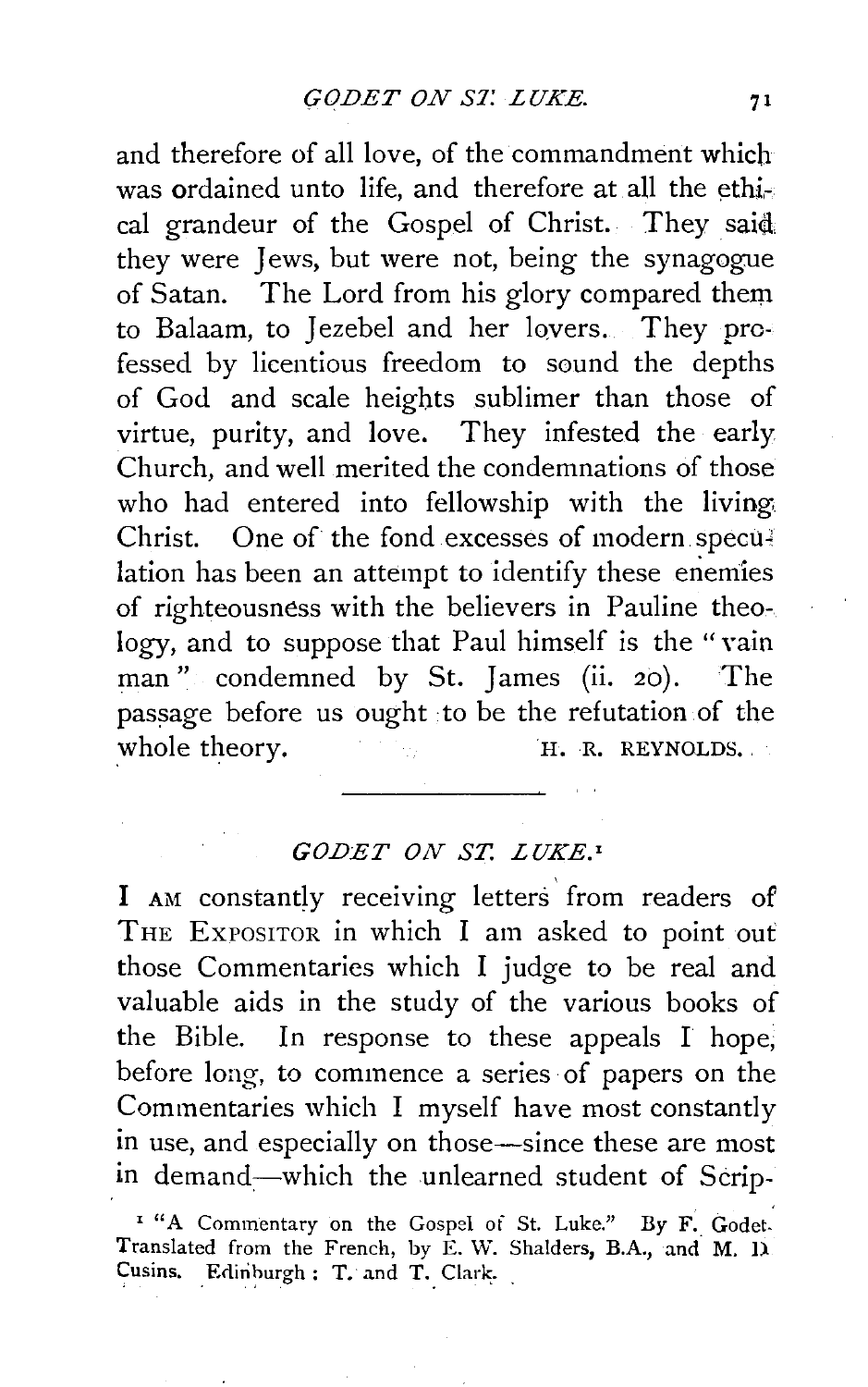ture will be likely to find most useful to him. Meantime, though I must take it out of its proper place in the proposed series, I wish to say a few words on a' Commentary lately issued by Messrs. Clark of Edinburgh,-a Commentary which will be most enjoyed by those who are familiar with New Testament Greek, but from which even those who know no language but that "wherein they were born" may derive much instruction, if, at least, they were born. in England or France, and will not suffer themselves to be repulsed by the sprinklings of Greek and Hebrew type which will be found on its pages.

It is very strange and much to be regretted that there are so few Commentaries of the highest class on the Gospels. No thoughtful Christian, unbiassed by theological preconceptions, will hesitate to admit that, even in the Bible, there are no books of such priceless value as the four Memoirs which record the words. and works of the Lord Jesus. And yet I believe it would be far easier to put into the English student's hands able and scholarly expositions of almost any other Scripture than of these. There is more than one Commentary on most of the Old Testament books, and on nearly all the Epistles of the New Testament, which I could recommend such a student to get; but I cannot name more than one on any of the Gospels, and not one on one of them. Dr. Morison's Commentaries on St. Matthew and St. Mark,  $indeed$ , are simply invaluable. In brief compass they give all that most students really need to know of what previous expositors have said; while yet they state with singular and idiomatic force the learned author's own interpretations of the Sacred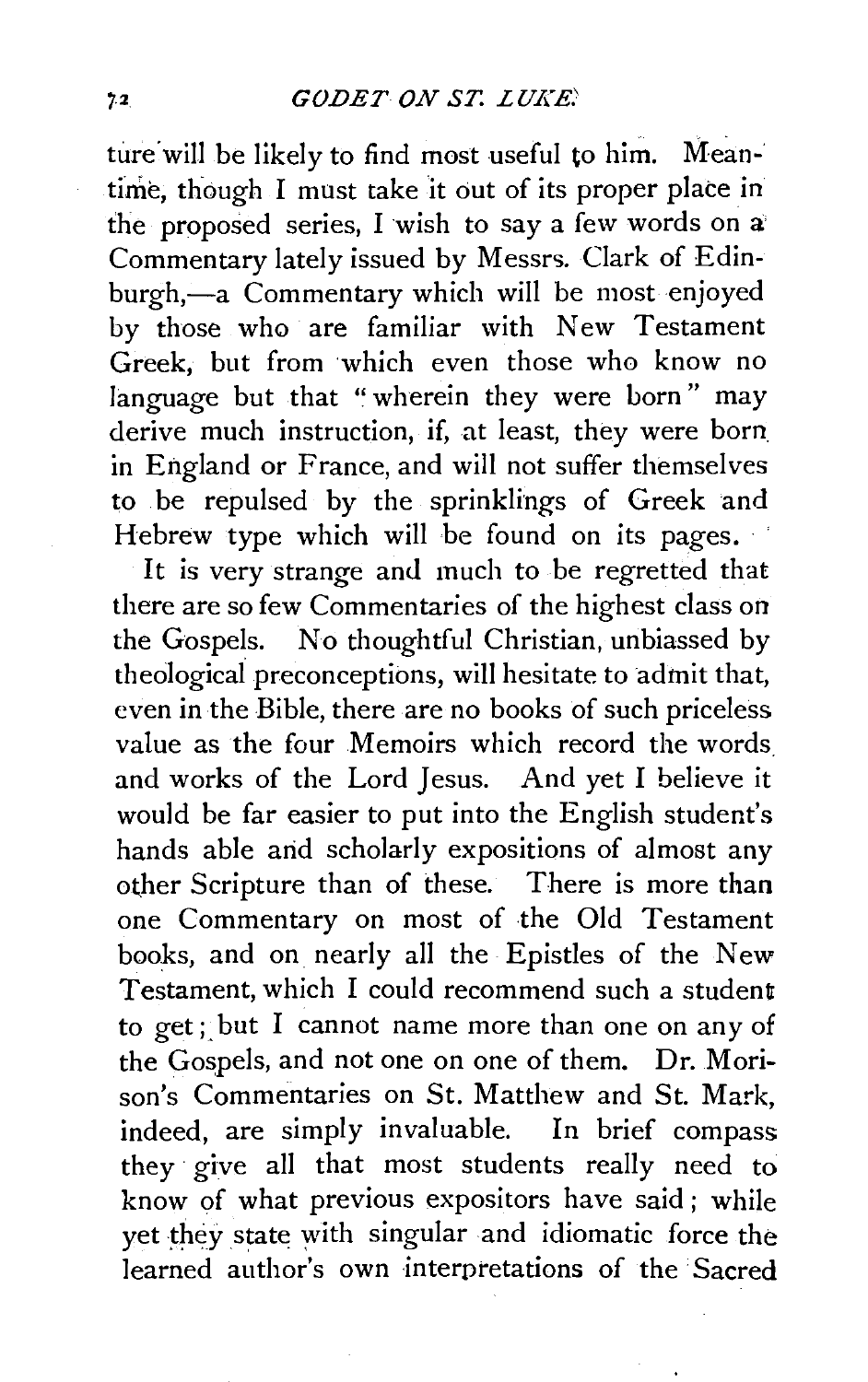Records. His interpretations, moreover, are marked by a notable blending of strong common sense and profound spiritual insight, of orthodoxy and yet of breadth of view. Dr. Godet's Commentary on St. Luke possesses, as we shall see, very similar qualities, and is hardly less valuable. But on the Gospel of St. John we have still, so far as I am aware, to wait for the appearance of an exposition which can be .regarded as satisfactory. Let us hope that Messrs. Clark-to whom students of the Bible already owe much-may soon be induced to give us a translation of Godet's Commentary on that Gospel as admirable as that which they now give us on St. Luke's.

Dr. Godet, like Dr. Morison, combines in a singular degree spiritual insight with broad good sense. He has, too, the rare gift of moderation, sobermindedness. He does not suffer himself to be carried away by extreme views, from whatever quarter they may come, but weighs all views in the scale of an even and balanced judgment. He is far from being insensible to the influence of the scientific criticism of the age; on the contrary, he listens to its arguments with impartiality, and accepts them gratefully in so far as they are conclusive : but, at the same time, he takes a firm stand against its mere vagaries and conjectures, when it seeks to wrest the Sacred Records into conformity with its own foregone conclusions ; and however willing he is to yield its arguments, not only as far as he *must,*  but as far as he *may*, he holds with a wise and devout constancy to the supernatural elements of the Gospel history, elements which are, indeed, involved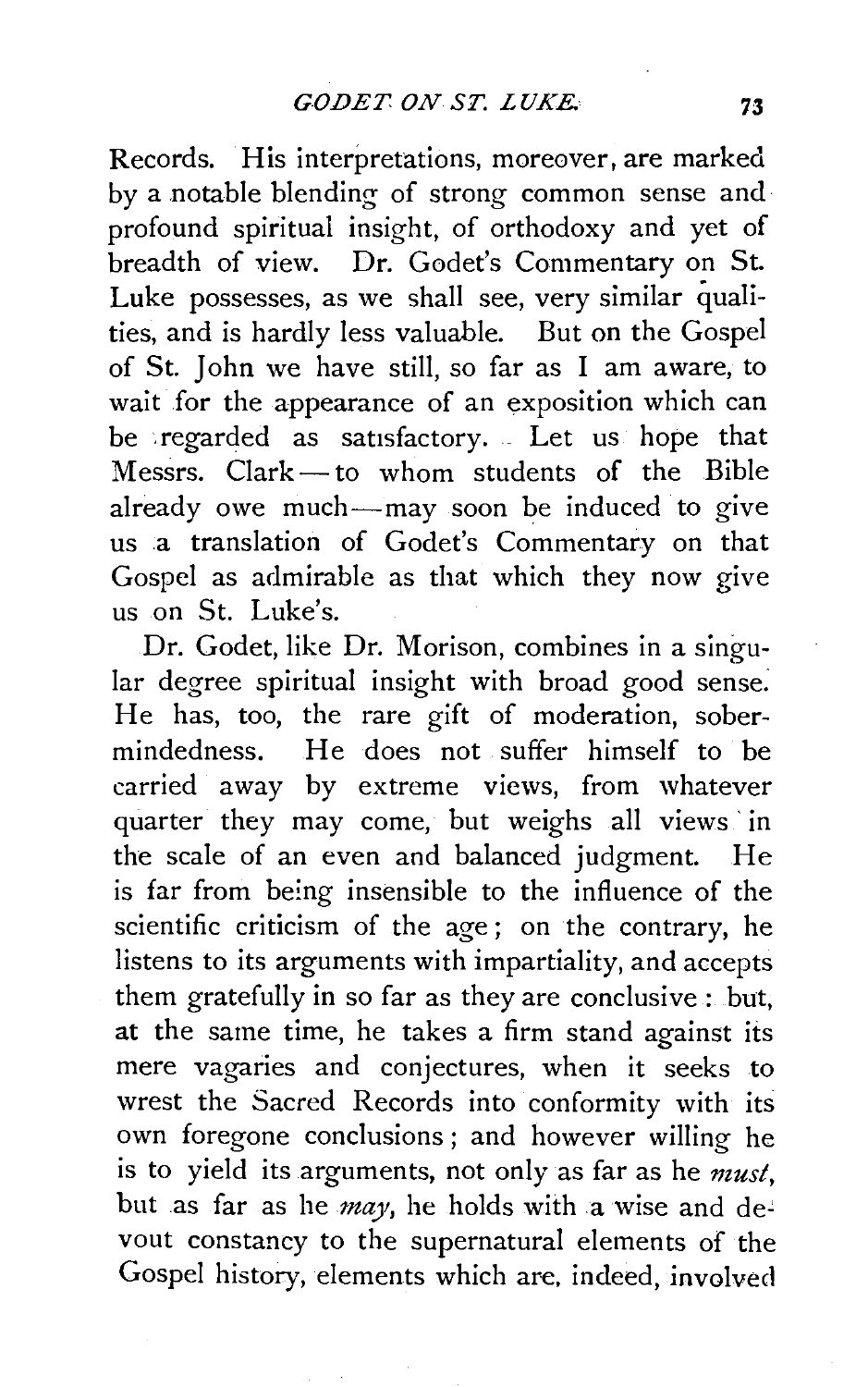in the very fact of *Revelation*. He is a sincere and firm believer in the Incarnation and the Resurrection, and in all the truths logically implied in these great historical facts ; so that, even when he surrenders this passage or that to the force of critical argument, or cuts some common hypothesis or prejudice against the grain, no attentive reader can for a moment fear lest he should be led away from "the *simplicity* of Christ," *i.e.,* from his single-minded loyalty and devotion to Christ.

Dr. Godet opens with an *Introduction*, of the value of which I cannot decisively speak since, unfortunately, the sheet containing pp.  $33-50$  has been omitted in the copy that has been sent to me. But it is obvious from the Commentary itself that he holds St. Luke to be the true author of the Gospel that bears *his* name, to have drawn what is peculiar to his Gospel from St. Paul, and to have written his Gospel during the Apostolic age.

The Commentary proper is clear and terse in style, often compressing valuable suggestions into the compass of a single sentence. In its moderation and sobriety, its freedom from bookishness and technicality, its vital relation to the facts of human life and experi ence, it closely resembles the highest type of English Commentary, and is therefore far more readable by an English student than the Commentaries which of late have been so plentifully imported from Germany. It differs from our highest standard-from the work of such men as Dr. Morison and Canon Lightfoot-in that it does not give the results of a reading so wide, limiting itself too much to modern German literature, and in that it addresses itself too generally to answer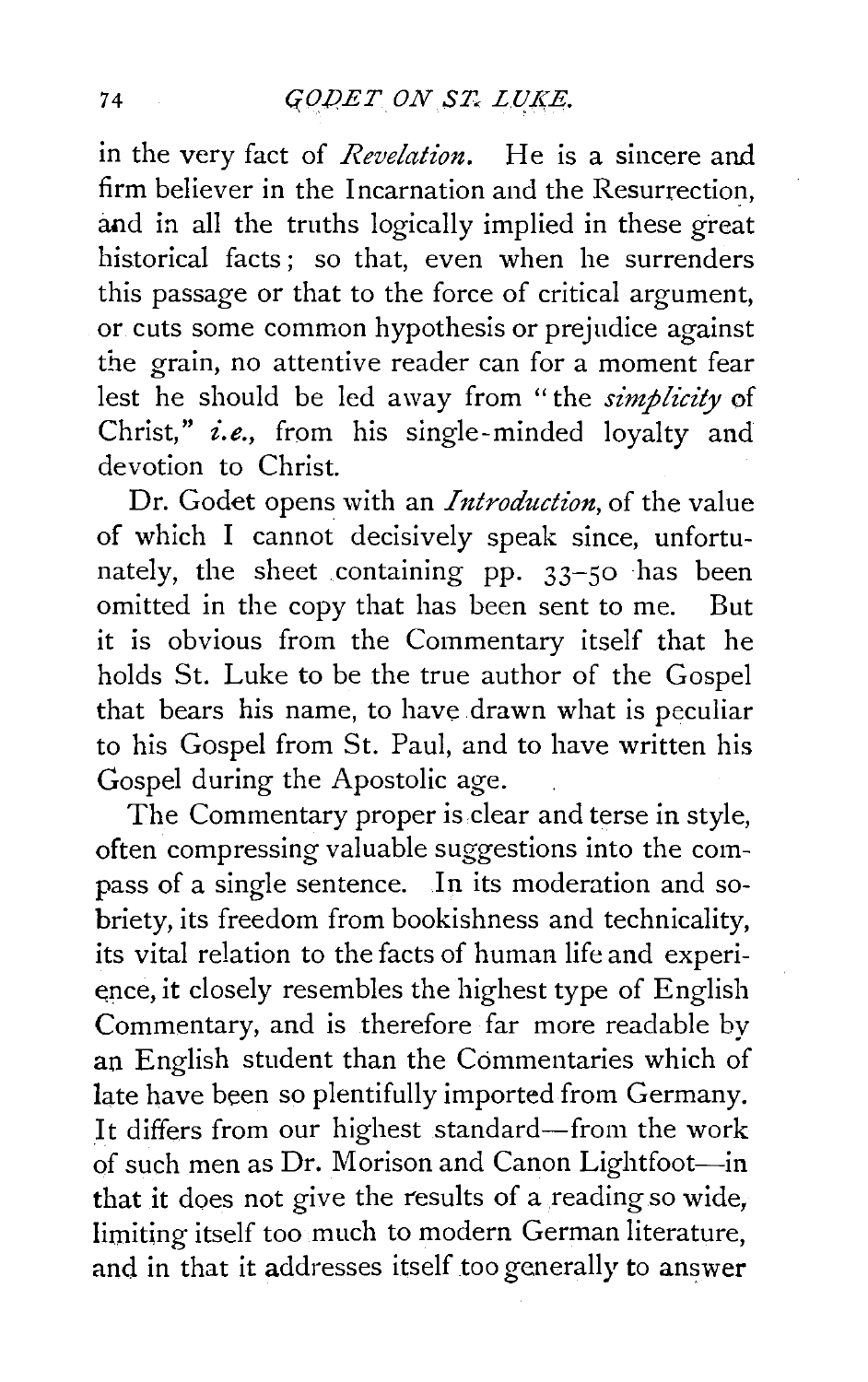those critics in whom scepticism has degenerated into unbelief of the facts and truths which the Church holds most dear.

As an instance of its clear and compact style, as well as of its good sense and spiritual insight, take the following annotation on the final clause of Chap.  $xxiv_{2}8$  :

"'When Jesus *made* as it He would continue his journey, it was not a mere feint. He would really have gone on but for the sort of constraint which they exercised over Him. Every gift of God is an invita tion to claim a greater ( $\chi$ ápuv ávri  $\chi$ ápuroc. John i 16). But most men stop very quickly on this way ; and thus they never reach the full blessing  $(2$  Kings xiii.  $14-19$ ."

Here the true explanation of an acknowledged difficulty is suggested in the fewest words ; and, in addition, the thoughts naturally arising out of the recorded event are stated with equal brevity. No doubt many a minister will see a whole sermon in these few short sentences, which might so easily have been printed as only two, and will hew it out much to the edification of his flock.

Or take the following on Luke xix. 8, partly because of its expository merit, and partly because Robertson of Brighton has been much taken to task for assuming the point (First Series, Sermon V.), which Godet here reasons out and defends:

''Most modern interpreters take the words of Zaccheus as a vow inspired by gratitude for the grace which he has just experienced. 'Ioov, behold, is taken to indicate a sudden resolution : 'Take note of this resolu'ion: From this moment I give, .... and I pledge myself to restore .•.. ' But if the present tense I *give* may certainly apply to a gift which Zaccheus makes at the instant once for all, the pres. *I restcre fourfold* seems rather to designate a rule of conduct already admitted and long practised by him. It is unnatural to apply it to a. measure which would relate only to some special cases of injustice to be repaired in the future. *'Idov, behold*, is in keeping with the unexpected revelation, so far as the public are concerned, in this rule of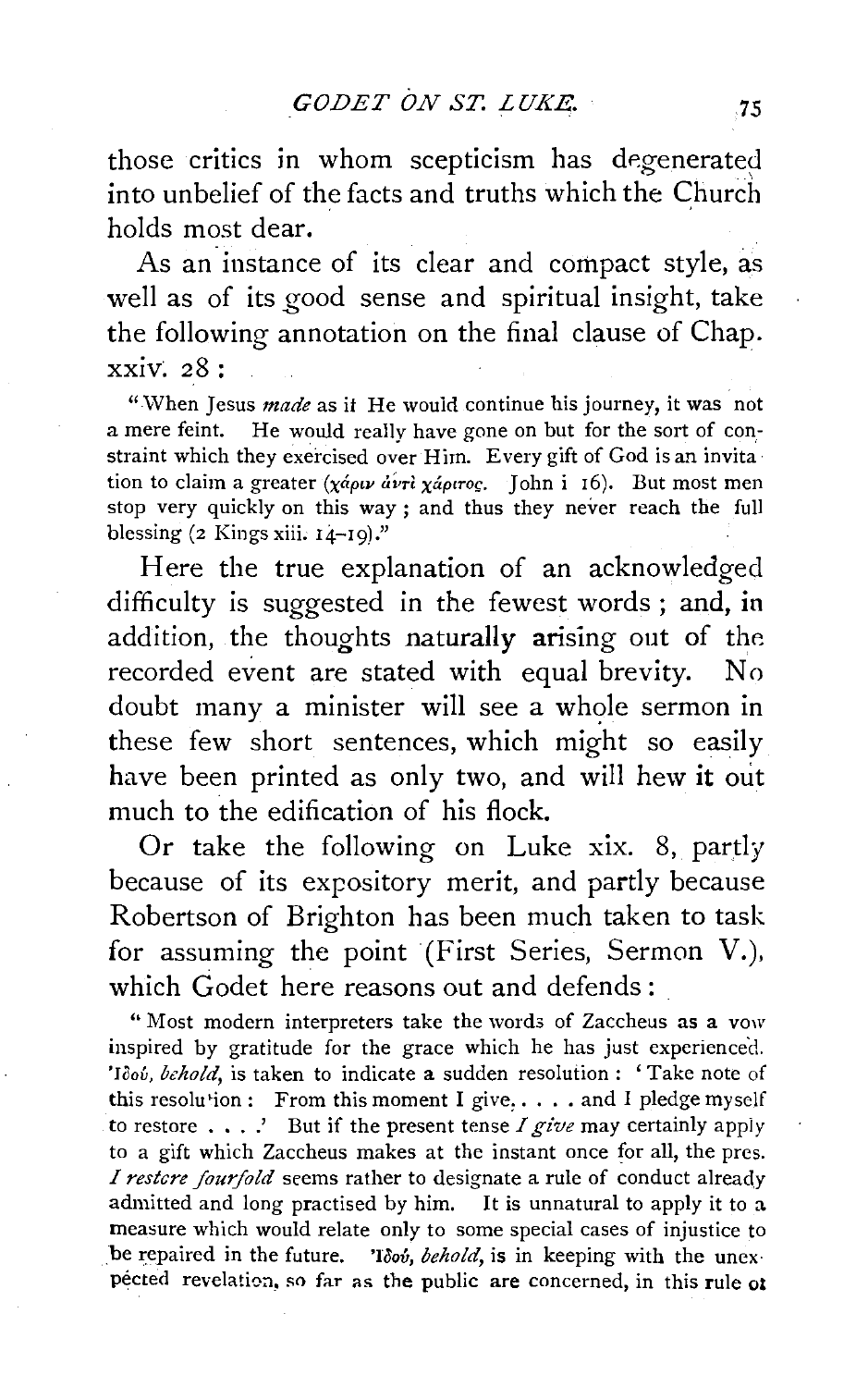Zaccheus, till then unknown by all, and which he now reveals only to shew the injustice of those murmurs with which the course of Jesus is met. 'Thou hast not brought contempt on Thyself by accepting me as Thy host, publican though I am ; and it is no ill-gotten gain with which I entertain Thee.<sup>1,2</sup>

But we can only do justice to Godet's work by letting.him speak for himself more at length and on higher themes. How fine, then, is the passage (Vol. I. pp. 224, 5) in which he explains the service done to Christ by the Temptation in the Wilderness, shews how it fitted in with the plan of God concerning Him, how it was even an essential factor in the discipline by which He was trained for the Messianic function, and thus vindicates, while he expounds, the words, "Then was he led, *by the Spirit,* to be tempted of the devil." After shewing that the three temptations addressed to the Lord Jesus were designed to arouse in Him (1) a painful sense of the contrast between the abundance due to his Divine greatness and the miserable destitution in which He found Himself; (2) to provoke Him to win universal empire by a sudden exhibition of Divine power rather than by a patient manifestation of the Divine character; and  $(3)$ , to presume on the favour and love of which the Voice from Heaven had just assured Him, Godet continues: ·

"The Temptation is the complement of the Baptism. It is the *negative* preparation of Jesus for his ministry, as the baptism was his *positive* preparation. In his baptism Jesus received impulse, calling, strength. By the temptation He was made distinctly conscious of the errors to be shunned and the perils to be feared, on the right hand andl on the left. The temptation was the last act of his moral education: it gave Him an insight into all the ways in which his Messianic work could possibly be marred. If, from the very first step in his arduous career, Jesus kept the path marked out by God's will without deviation. change, or hesitancy, this bold front and steadfast perseverance are certainly due to his experience of the temptation. All the wrong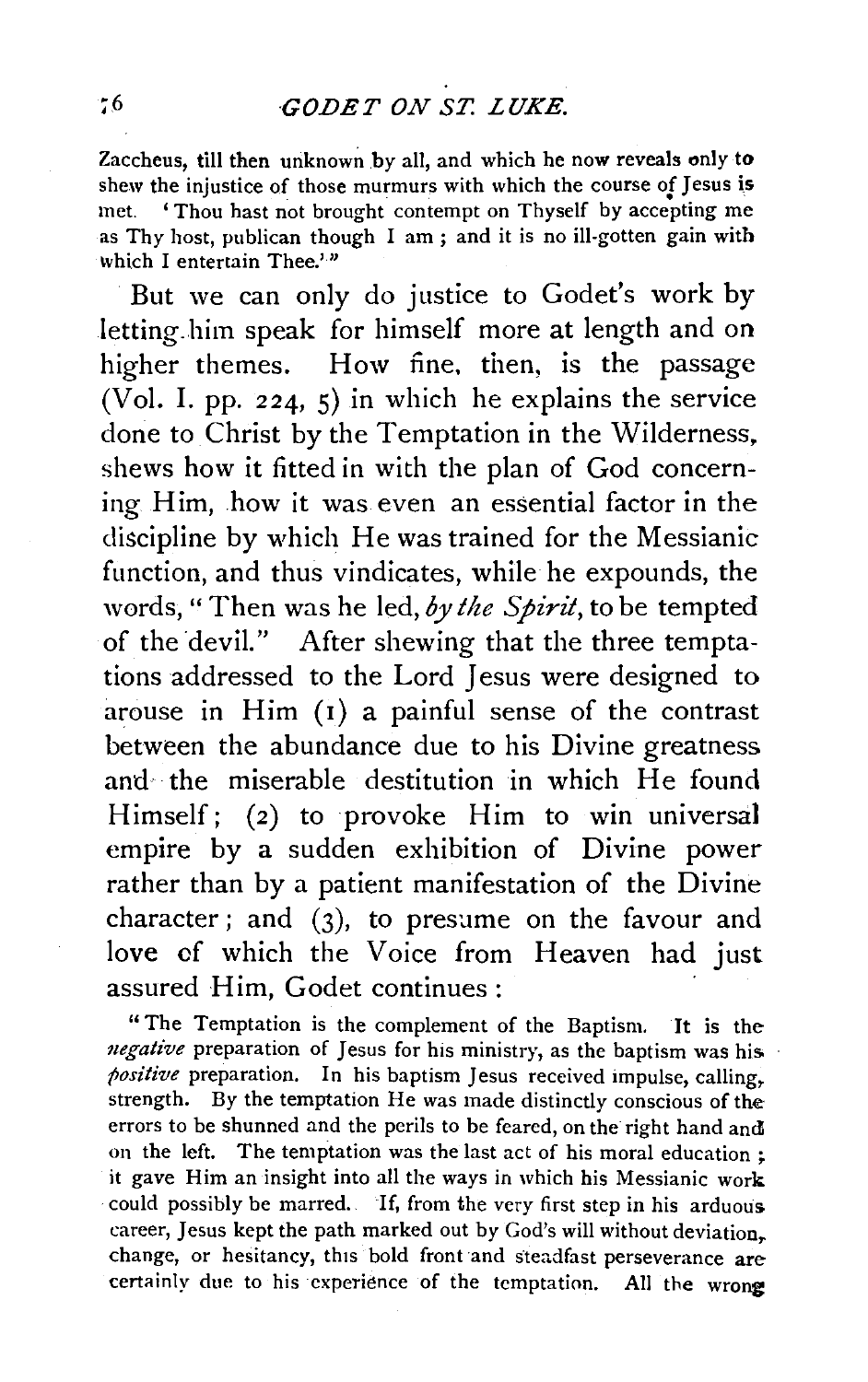courses possible to Him were thenceforth known ; all the rocks had been observed; and it was the enemy himself who had rendered Him this service. And it was for this reason that God apparently delivered Him for a brief time into his power. This is just what Matthew's narrative expressesso forcibly: 'He was led up by the Spirit  $\ldots$  *to be tempted.'* When He left this school, Jesus distinctly understood that, as respects his *person,* no act of his ministry was to have any tendency to lift it out of his human condition ; that, as to his *work,*  it was to be in no way assimilated to the action of the powers of this world ; and that in the *employment* of Divine power, filial liberty was never to become caprice, not even under a pretext of blind trust in the help of God. And this programme was carried out. His material wants were supplied by the gifts of charity (Chap. viii. 3), not by miracles; his mode of life was nothing else than a perpetual humiliation -a prolongation, so to speak, of his incarnation. When labouring to establish his kingdom, He unhesitatingly refused the aid of human power,—as, for instance, when the multitude wished to make Him a king (John vi. 15); and his ministry assumed the character of an exclusively spiritual conquest. He abstained, lastly, from every miracle which had not for its immediate design the revelation of moral perfection, that is to say, of the glory of his Father (Luke xi. 29) These supreme rules of the Messianic activity were all learned in that school of trial through which God caused Him to pass in the Desert.''

As a final specimen of this admirable work' I cite a passage in which Godet may be seen in his *milztant*  attitude, contending with the adversaries of the Faith, only regretting that the requirements of space will not allow the whole of his dissertation on the Resurrection to be given, but only what he has to say on *the Fact,* and *the Design,* of the Resurrection :

· "The Apostles *bore witiress* to the resurrection of Jesus, and on this testimony founded the Church. Such is the indubitable historical fact. Yet more: they did not do this *as impostors.* Strauss acknowledges this. And Volkmar, in his mystical language, goes the length of saying, 'It is one of the most certain facts in tbe history of humanity that, shortly after his death on the cross, Jesus appeared to the Apostles, risen from the dead. however we may understand the fact, which is without analogy in history.' Let us seek the explanation of the fact.

" Did Jesus return to life from a state of *lethargy*, as Schleiermacher thought? Strauss has once for all executed justice on this hypothesis.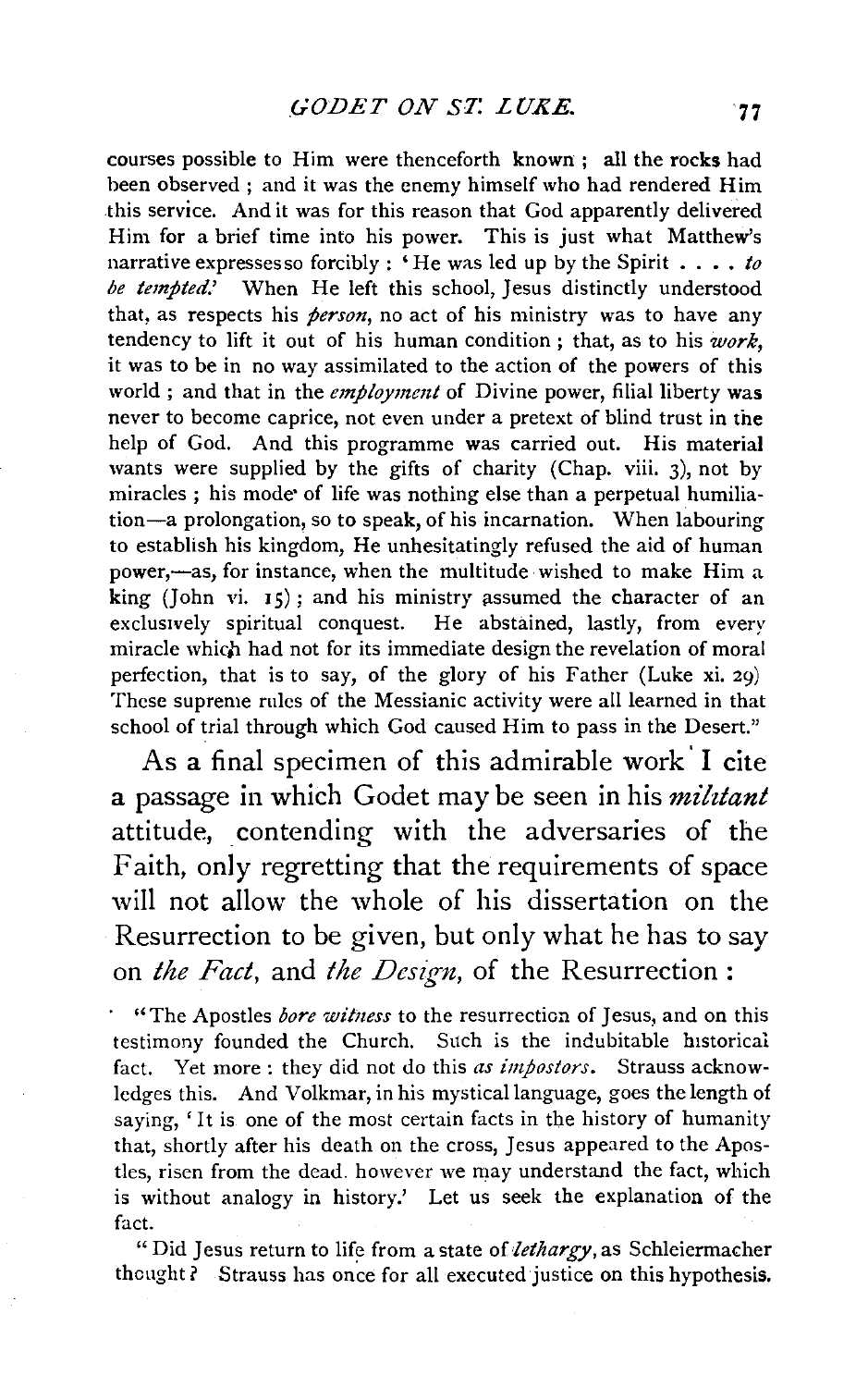It cannot even be maintained without destroying the moral character of our Lord.

"Were those appearances of Jesus to the first believers only visions resulting from their exalted state of mind? This is the hypothesis which Strauss, followed by nearly all modern rationalism, substitutes for that of Schleiermacher. This explanation breaks down before the following facts:

"I. The Apostles did not in the least expect the body of Jesus to be restored to life. They confounded the Resurrection, as Weizäcker says, with the Parousia. Now such hallucinations would suppose, on the contrary, a lively expectation of the bodily reappearance of Jesus.

"2. So far was the imagination of the Disciples from creating the sensible presence of Jesus, that at the first they did not recognize Him (Mary Magdalene, the Two of Emmaus). Jesus was certainly not to them an expected person, whose image was conceived in their own soul.

"3· We can imagine the possibility of a hallucination in one person, but not in two, twelve, and finally five hundred ! especially if it be remembered that in the appearance described we have not to do with a simple luminous figure floating between heaven and earth, but with a person performing positive acts and uttering exact statements, which were heard by the witnesses. Or is the truth of the different accounts to be suspected? But they formed, from the beginning, during the lifetime of the Apostles and first witnesses, the substance of the public preaching, of the received tradition (r Cor. xv.). Thus we should be thrown back on the hypothesis of imposture.

"4· The empty tomb and the disappearance of the body remain inexplicable. If, as the narratives allege, the body remained in the hands of Jesus' friends, the testimony which they gave to its resurrection is an'imposture, a hypothesis already discarded. If it remained in the hands of the Jews, how did they not by this mode of conviction overthrow the testimony of the Apostles? Their mouths would have been closed much more effectually in this way than by scourging them. We shall not enter into the discussion of all Strauss's expedients to escape· from this dilemma. They betray the spirit of special pleading, and can only appear to the unprejudiced mind in the light of subterfuges. But Strauss attempts to take the offensive. Starting from Paul's enumeration of the various appearances  $(1 \text{ Cor. } xv)$ , he reasons thus: Paul himself had a *vision* on the way to Damascus; now he put all the appearances which the Apostles had on the same platform ; therefore they are all nothing but visions. His reasoning is a mere sophism. If Strauss means that Paul himself *regarded* the appearance which had converted him as a simple vision, it is easy to refute him. For what Paul wishes to demonstrate, 1 Cor. xv., is the *bodily* resurrection of believers, which he cannot do by means of the appearances of Jesus,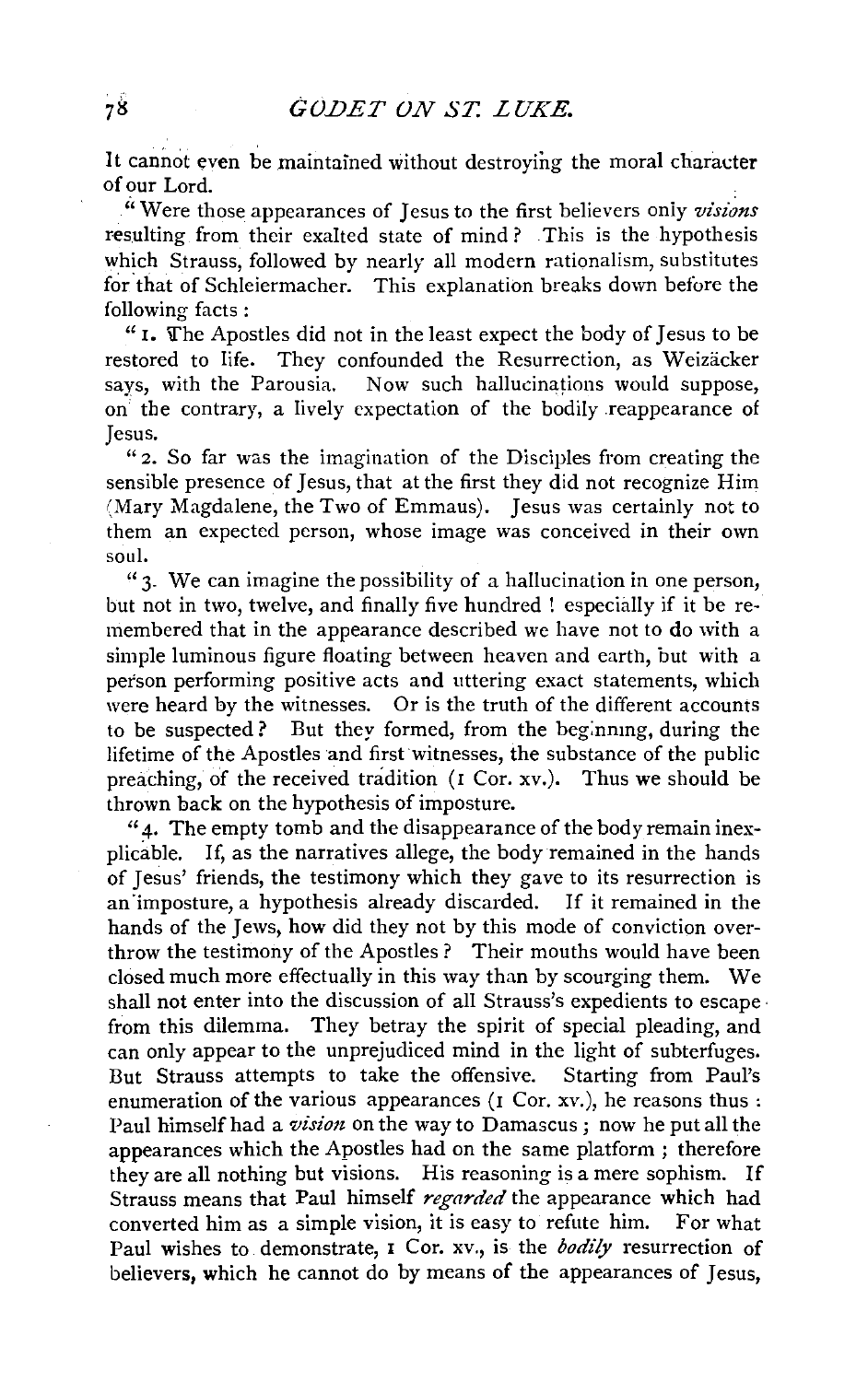unless he regards them all as bodily, the one as well as the other. If Strauss means, on the contrary, that the Damascus appearance *was*  really nothing else than a vision, though Paul took it as a reality, the conclusion which he draws from this mistake of Paul's, as to the mean· ing which must be given to all the others, has not the least logical value.

" Or, finally, could God have permitted the *spirit* of the glorified Jesus, manifesting itself to the Disciples, to produce effects in them similar to those which a perception by the senses would have produced? So Weisse and Lotze think. Keim has also declared for this hypothesis in his 'Life of Jesus.' But (r) what then of the narratives in which we see the Risen One seeking to demonstrate to the Apostles that He is not a *pure spirit?* (Luke xxiv. 37-40.) They are pure inventions, audacious falsehoods. (2) As to this glorified Jesus, who appeared spiritually to the Apostles, did He or did He not mean to produce on them the impression that He was present bodily? If He did, this heavenly Being was an impostor. If not, He must have been very unskilful in his manifestations. In both cases, He is the author of the misunderstanding which gave rise to the false testimony given involuntarily by the Apostles. (3) The empty tomb remains unexplained on this hypothesis, as well as on the preceding. Keim has added nothing to what his predecessors have advanced to solve this difficulty. In reality there is but one sufficient account to be given of the empty tomb : the tomb was found empty because He who had been laid there Himself rose from it."

His exposition of *the design* of the ten appearances of the risen Jesus, recorded in the New Testament Scriptures, is no less admirable than his defence of *the fact* of the Resurrection.

" In the first three, Jesus comforts and raises, for He has to do with downcast hearts : He comforts Mary Magdalene, who seeks his lost body ; He raises Peter after his fall ; He reanimates the hope of the Two going to Emmaus. Thereafter, in the following three, He establishes the faith of his future witnesses in the decisive fact of his resurrection ; He fulfils this mission toward the Apostles in general, and toward Thomas ; and He reconstitutes the apostolate by returning to it its head. In the seventh and eighth appearances He impresses on the apostolate that powerful missionary impulse which lasts still, and He adds James to the Disciples specially with a view to the missiov for Israel. In the last two, finally, He completes the preceding commands by some special instructions (not to leave Jesusalem, to wait for the Spirit, &c.), and bids them his last farewell; then, snortly afterward, He calls Paul specially with a view to the Gentiles. This unity, so profoundly psychological, so holily organic, is not the work